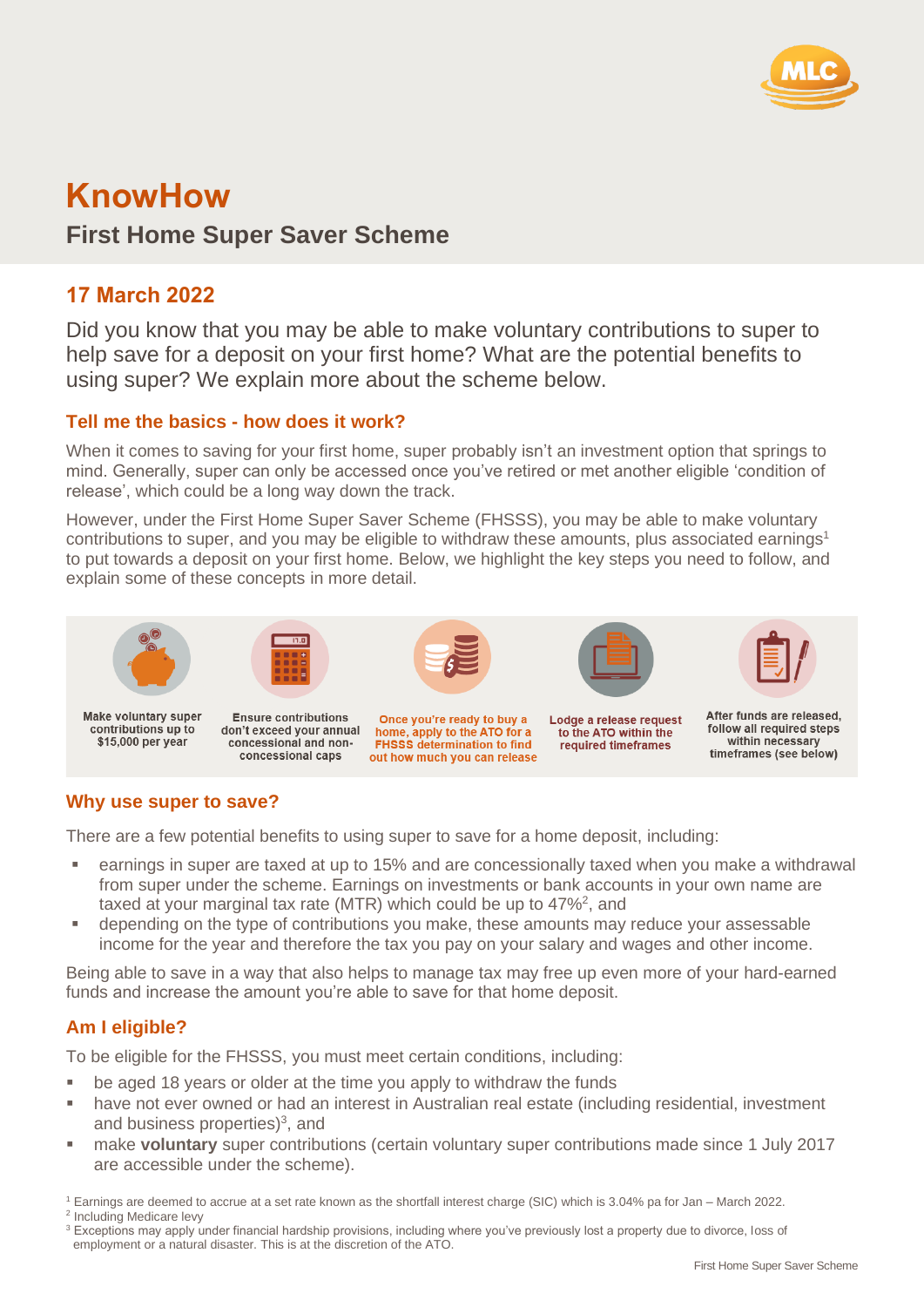# **First Home Super Saver Scheme**



## **What contributions can I make and access under the FHSSS?**

You're able to make voluntary contributions of up to \$15,000 per year within your ordinary contribution caps and can withdraw a maximum of \$30,000 (\$50,000 from 1 July 2022) of voluntary contributions plus earnings (calculated at a set rate by the ATO on the amount you withdraw<sup>4</sup>). You can read more about the different types of contributions and contribution caps at **ato.gov.au**

Note: The maximum withdrawal amount will increase from \$30,000 to \$50,000 of voluntary contributions (plus earnings) from 1 July 2022. The amount of voluntary contributions which can be made in a financial year and later withdrawn under the scheme remains limited to \$15,000. This means to maximise the benefit of the scheme, contributions will need to be made over a longer period of time. There is no change to the requirement that these contributions must be made within your existing contributions caps.

## **Voluntary contributions include:**



**Salary sacrifice** 



contributions



**Personal contributions** you've claimed a tax deduction for



**Employer contributions** above minimum required<br>(Super Guarantee)

#### **Voluntary contributions do not include:**



 $\boldsymbol{\Theta}$ 

**Spouse contributions** contributions



**Contributions made for** you by another person

## **Applying to have funds released**

#### **Important timeframes and requirements**

There are some important steps you must follow and particular timeframes you need to adhere to.

### 1. **Request and receive a FHSS determination**

A FHSS determination provides you with the amount you're eligible to withdraw. You can request a determination via MyGov. You'll need to have requested and received a determination from the ATO **before** signing a contract of sale or for construction<sup>5</sup>, or purchasing a home at auction. If you don't, you won't be eligible to access the contributions you've made to super.

#### 2. **Request to withdraw funds**

Provided you've received your FHSS determination, you may request to release (or withdraw) an amount up to the figure noted in the FHSS determination before or after you sign a contract. However, **if you apply** *after* **you've signed a contract, you need to make sure you do so within 14 days** (or you'll be charged additional tax). A release request can be made via MyGov.

After the funds are released there are additional requirements and obligations - see below.

<sup>4</sup> Earnings are calculated by the ATO at a set rate rather than reflecting actual fund earnings. The rate is the shortfall interest charge and has ranged from 3.01% to 3.04% over the 9 months since 1 July 2021.

<sup>5</sup> If you're building a home, you need to ensure you have applied for a FHSS determination **before** purchasing vacant land.